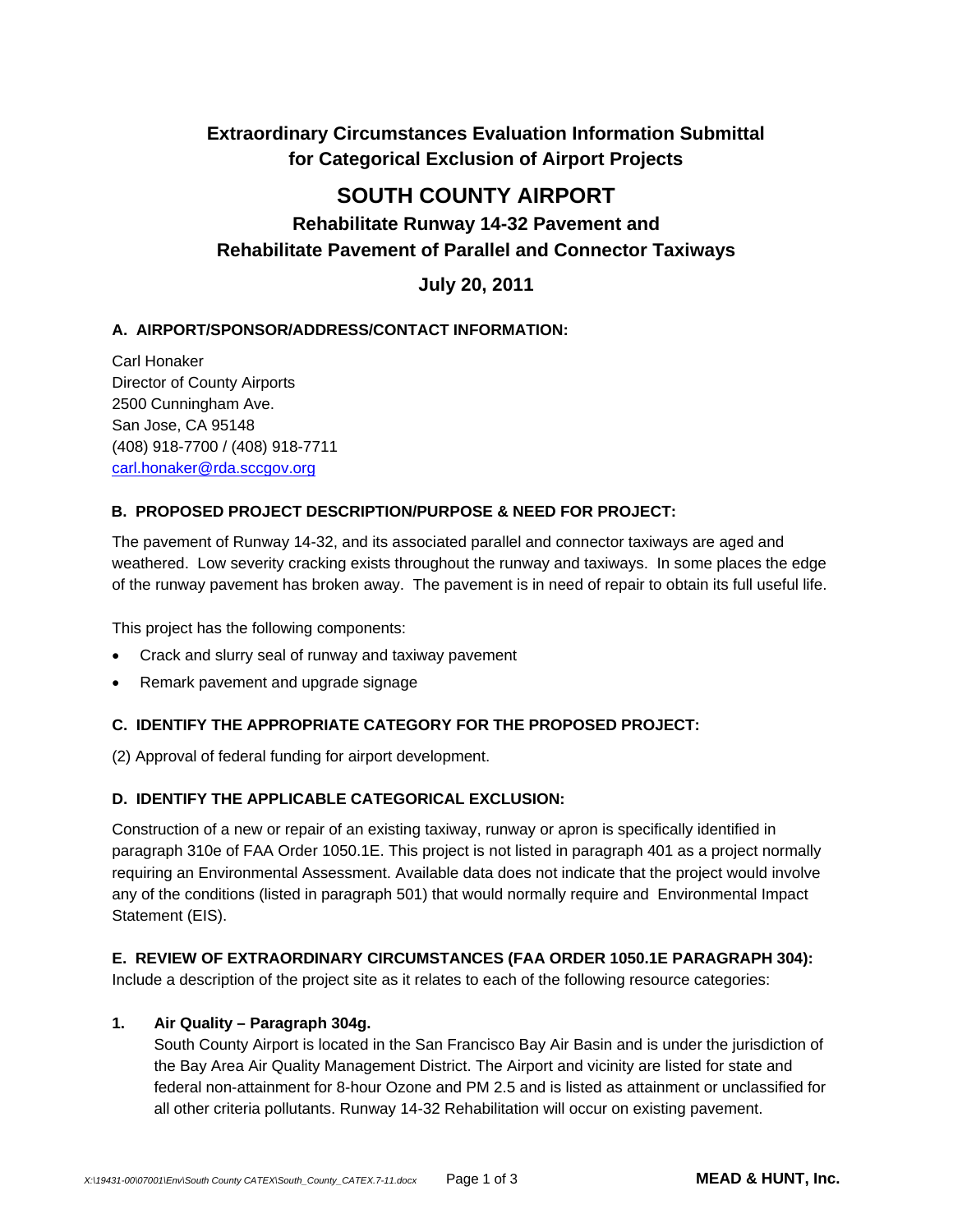Construction of the paved access road to the transient aircraft apron and hangar area will replace the current gravel road and may help reduce particulate matter. Air quality impacts will be temporary ones associated with construction.

#### **2. Coastal Resources – Paragraph 304c .**

South County Airport is not located in a Coastal Management Zone. The nearest coastal area is roughly 16 nautical miles away.

#### **3. Department Of Transportation Section 4(f) – Paragraph 304b.**

The projects addressed by this submittal are on Airport property. These projects would not directly or indirectly use any other public lands.

#### **4. Natural Resources And Energy Supply – Paragraph 304c.**

The principle material used in these projects will be asphalt. This material is not in short supply. There will not be a change in ongoing energy use due to these projects.

#### **5. Farmlands – Paragraph 304c.**

No part of the Airport is currently farmed. The projects involve either maintenance or replacement of signs. The projects will not directly or indirectly affect farming on adjacent parcels.

#### **6. Fish, Wildlife, And Plants – Paragraph 304c.**

 A search of the California Department of Fish and Game's Natural Diversity Data Base on May 20, 2010 found three sensitive wildlife species and two plant species of concern in the vicinity of the Arport.

#### **Special Status Wildlife Species**

- California tiger salamander *(Ambystoma californiense*)
- California red-legged frog (*Rana draytonni*)
- Bay checkerspot butterfly (*Euphydyas editha bayensis*)

#### **Special Status Plant Species**

- Santa Clara Valley dudleya (*Dudleya setchellii*)
- Showy Rancheria clover (*Trifolium amoenum*)

The runway rehabilitation would occur on existing airfield pavement. The signs will replace existing signs.

#### **7. Floodplains – Paragraph 304c.**

 According to the FEMA Flood Insurance Rate Map 06085C0628H, the project area is located in Zone D, areas in which flood hazards are undetermined, but possible. See attached FIRMette.

#### **8. Hazardous Materials, Pollution Prevention, and Solid Waste -- Paragraph 304k.**

A May 20, 2010, search of the State of California Department of Toxic Substances Control's Envirostor online database found no contaminated sites for South County Airport.

**9. Historic, Architectural, Archeological, and Cultural Resources – Paragraph 304a and 304j.**  According to the South County Airport Master Plan (July 2006), there are no known archaeological sites on the Airport. No existing structures will be altered by this project.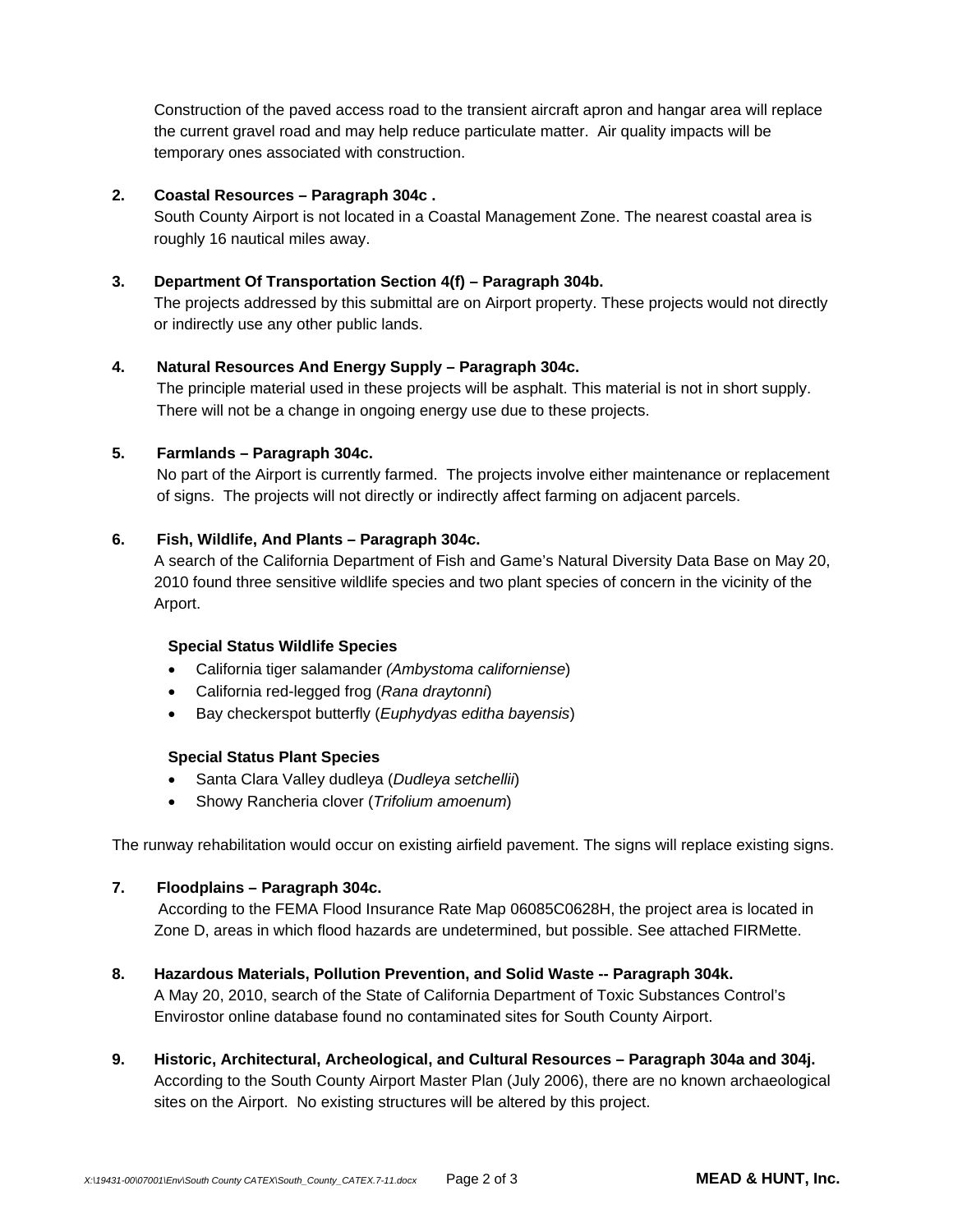#### **10. Noise** – **Paragraph 304f.**

Highway 101 is immediately adjacent to South County Airport to the east with rural residential and industrial uses to the east of Highway 101. Rural residential and agriculture border the Airport to the west. None of the projects will cause an increase in aircraft operations. The only increase in ambient noise levels would occur during construction.

#### **11. Secondary (Induced) Impacts – Paragraphs 304d & e.**

The project is entirely on-Airport. No businesses or homes will be relocated. The only off-Airport effects would be temporary and associated with construction.

#### **12. Water Quality – Paragraph 304h.**

The largest element of this project will consist of repairs to existing asphalt. Replacement of signs may require some excavation to provide bases for the replacement signs. No unusual circumstances are known to exist that would necessitate unusual water quality mitigation measures. The best available technology will be applied when constructing the access road in order to prevent erosion or other water quality impacts. A Storm Water Pollution Prevention Plan (SWPPP) will be prepared prior to construction.

#### **13. Wetlands - Paragraph 304c.**

According to a search of the U.S. Fish and Wildlife Wetlands Inventory on May 21, 2010, no wetlands exist on the project site. The nearest wetland is Llagas Creek which is located adjacent to the Airport across Murphy Avenue.

#### **14. Wild and Scenic Rivers – Paragraph 304c. (AZ, CA & NV only)**

The Airport is not located near a Wild and Scenic River. The closest Wild and Scenic River is the Merced River approximately 50 nautical miles away.

#### **15. Other Considerations – Paragraphs 304d, 304i, 304j, and 304k.**

Because the projects consist of maintenance activities and new elements similar to existing facilities, it is not anticipated to be controversial on environmental grounds.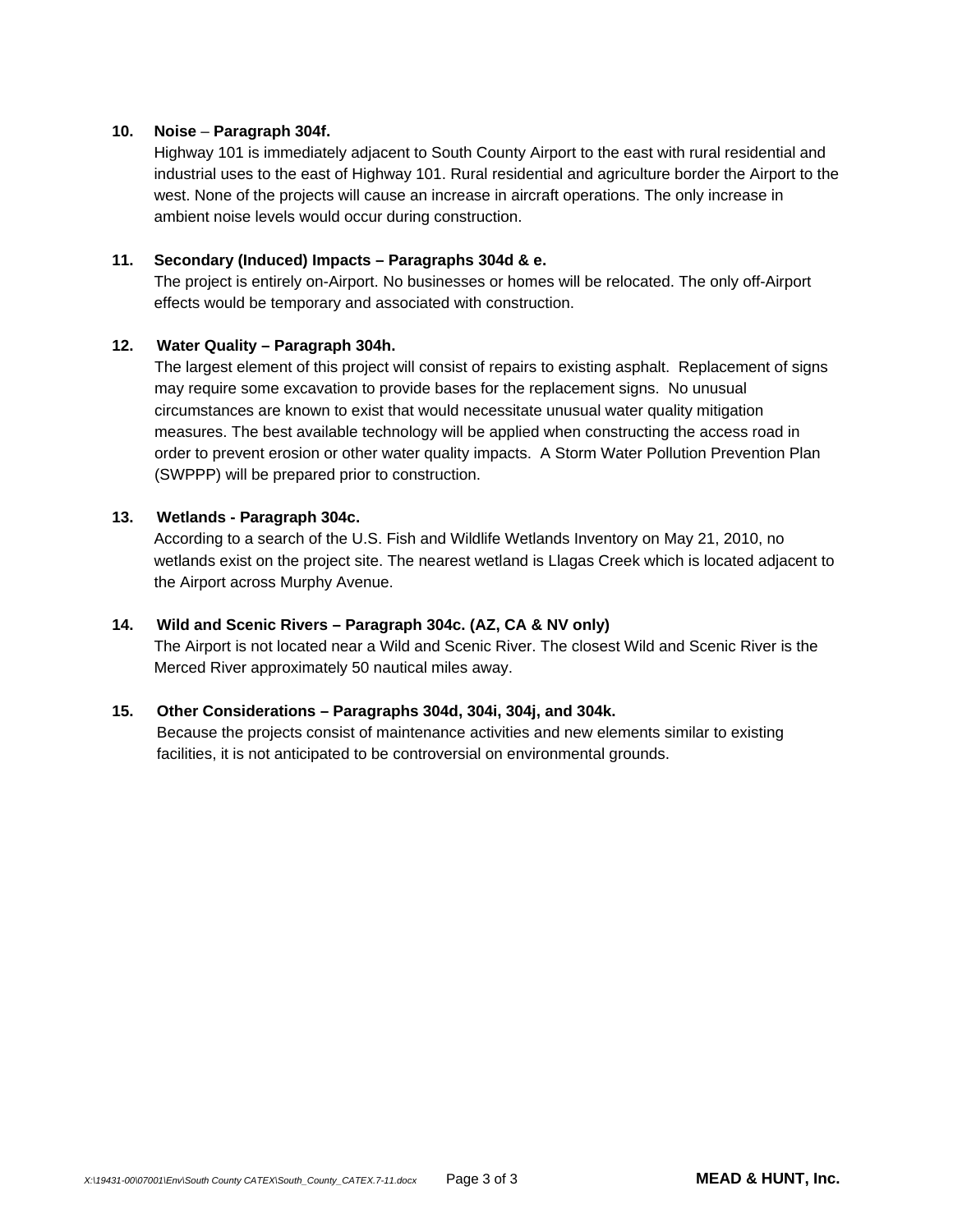